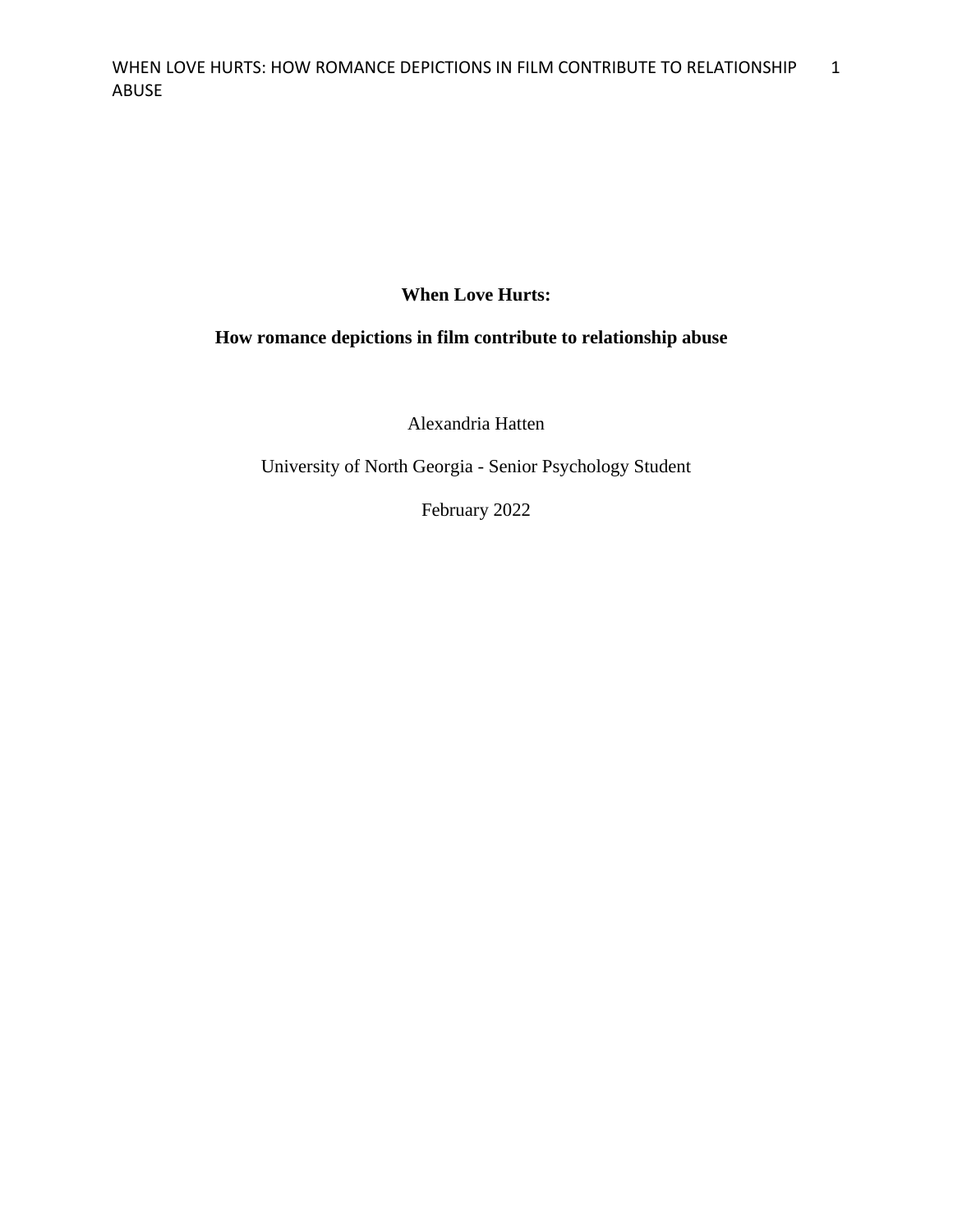### **Abstract**

There is a strong relationship between media and the belief systems we hold. The film industry, for example, has great influence on ideals, perceptions, and expectations of human life. While the effects of film content are widespread, it is especially important to examine the specific implications film has on our ideas about relationships. Romance, as a prevalent aspect of our lives, is commonly depicted in films across genres. Consistent to most film content, there is great debate about how accurately these depictions translate to real life. Even with great efforts made by producers to create plotlines that are realistic, various factors compete to create the content we consume. To be successful, producers and screenwriters have to create stories that sell—adding embellishments that keep audiences engaged and spark emotional responses. This work will look at how the depiction of romance in film affects and influences beliefs and perceptions of audience members.

The purpose of this research is to identify how romance in film contributes to relationship abuse. Several psychological concepts will be used to consider an explanation. These include cultivation theory, homophily, social learning theory, desensitization, and script theory. I hypothesize that both relational and physical abuse are in part derived directly from the media we consume, specifically what is seen in film. Since beliefs are created over time and impacted by a myriad of environmental/other factors, it is challenging to prove a causal relationship between film content and abuse. However, this research will analyze relevant literature to examine the strength of the connection. Using existing research, I will present an argument for how relational abuse is connected to romantic film content. This literature review is a needed and relevant addition to the existing research for several reasons. While there is ample research that seeks to explore the effects film and television content on viewers, many works are limited to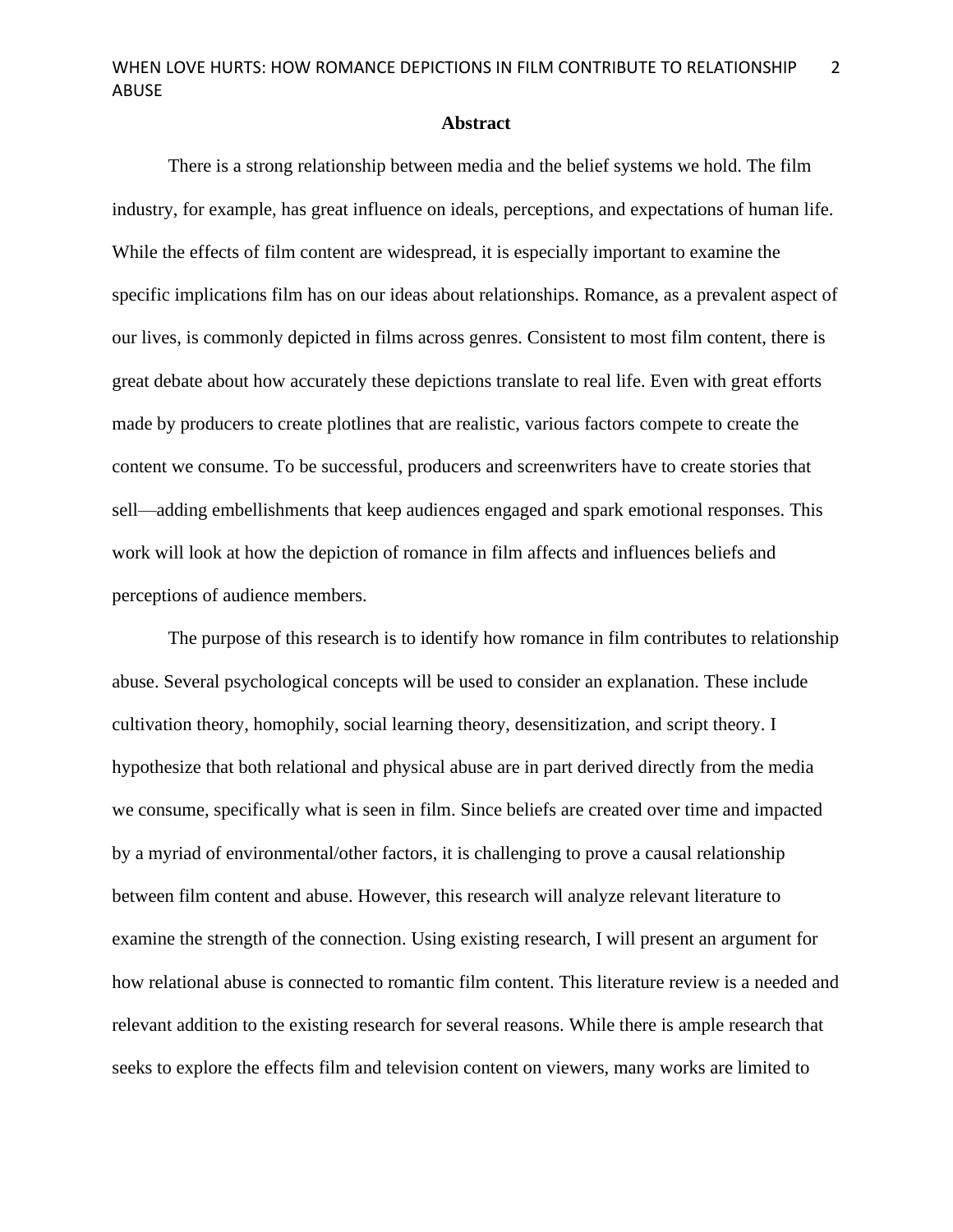analyzing within the confines of specific genres. The present study differs in that it considers the broader perspective of romance in film across all genres. Romance plots or subplots in film often involve unrealistic portrayals of relationships. This includes endorsement of flawed romantic ideals, lack of realistic conflict shown, and unhealthy behaviors (such as abuse) rewarded. Unrealistic depictions of romance in film affects viewers by shaping beliefs and expectations about healthy relationships. In turn, this leads to behavior that reflects these beliefs and expectations.

With established psychological concepts, I will thoroughly explain how media influences beliefs and behavior. Abuse will then be defined and analyzed in its many forms. This section will look at the literature that has explored personality and situational domains as well as various patterns found within the study of abuse. Next, research surrounding romantic ideals and romantic media content will be considered. Several studies have created a foundation of content analysis in film, which will aid in determining common themes that are most prevalent in the top-grossing movies. Finally, the concepts will be applied more specifically to romance in film to establish the effects on viewers.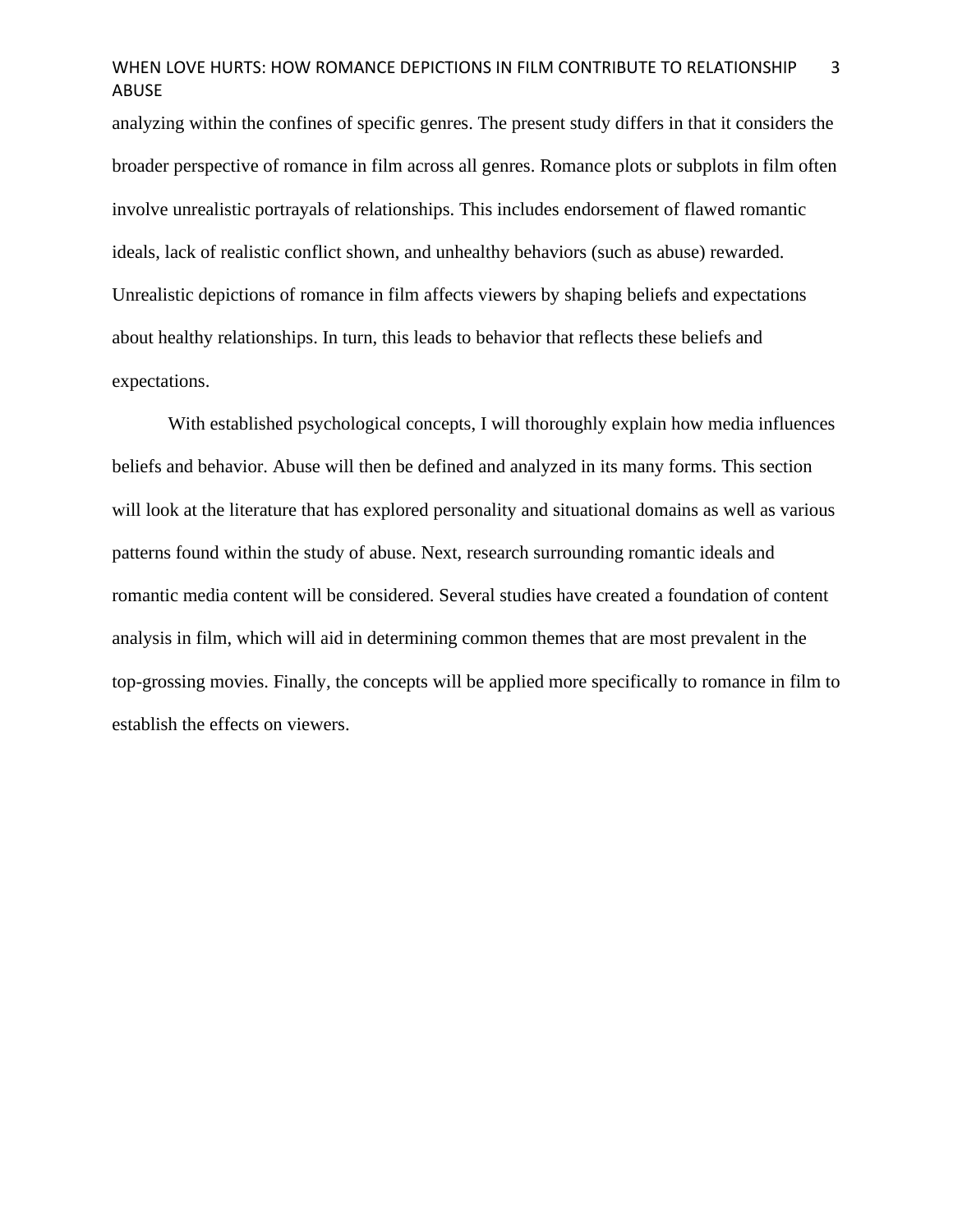# *How are we affected by media?*

When looking at various media types and how they affect consumers, it is helpful to consider the most extreme and explicit content areas, as it would be assumed they would have the most considerable influence.

One important form of extreme media to consider is violent video games. Results from many studies have agreed that exposure to and engagement with violent video games increases aggression and the likelihood of violence occurring. According to the General Aggression Model (Anderson & Bushman, 2001), violent media teaches viewers how to aggress by priming scripts and schemas, influencing affect, and causing higher arousal levels. This, in turn, leads to an overall negative association between viewing violent video games and engaging in prosocial behavior. Effects remain consistent among both males and females, but are most damaging to children, youth, and college-aged consumers (Driesmans et al, 2016). Violent media creates violent thoughts (Bushman & Green, 1990), which often lead to violent behavior.

Effects of aggressive media content elicit more than just violent cognitions, with physical changes of increases in systolic blood pressure, heart rate, and galvanic skin response measured upon viewing violent videos (Bushman & Green, 1990) (Coyne et al., 2018). While immediate physical effects experienced during and after viewing violence help explain the subsequent aggressive behavior that has been observed in various experiments, it should be noted that research also exists exploring these effects outside the laboratory. Huesmann et al. (2003) conducted a longitudinal study finding that the viewing of TV violence during childhood was significantly correlated with aggression in adulthood fifteen years later.

If viewing on-screen violence can lead to violence in real life, it is logical that other types of harmful messaging might also have an impact on behavior. Even music with sexually explicit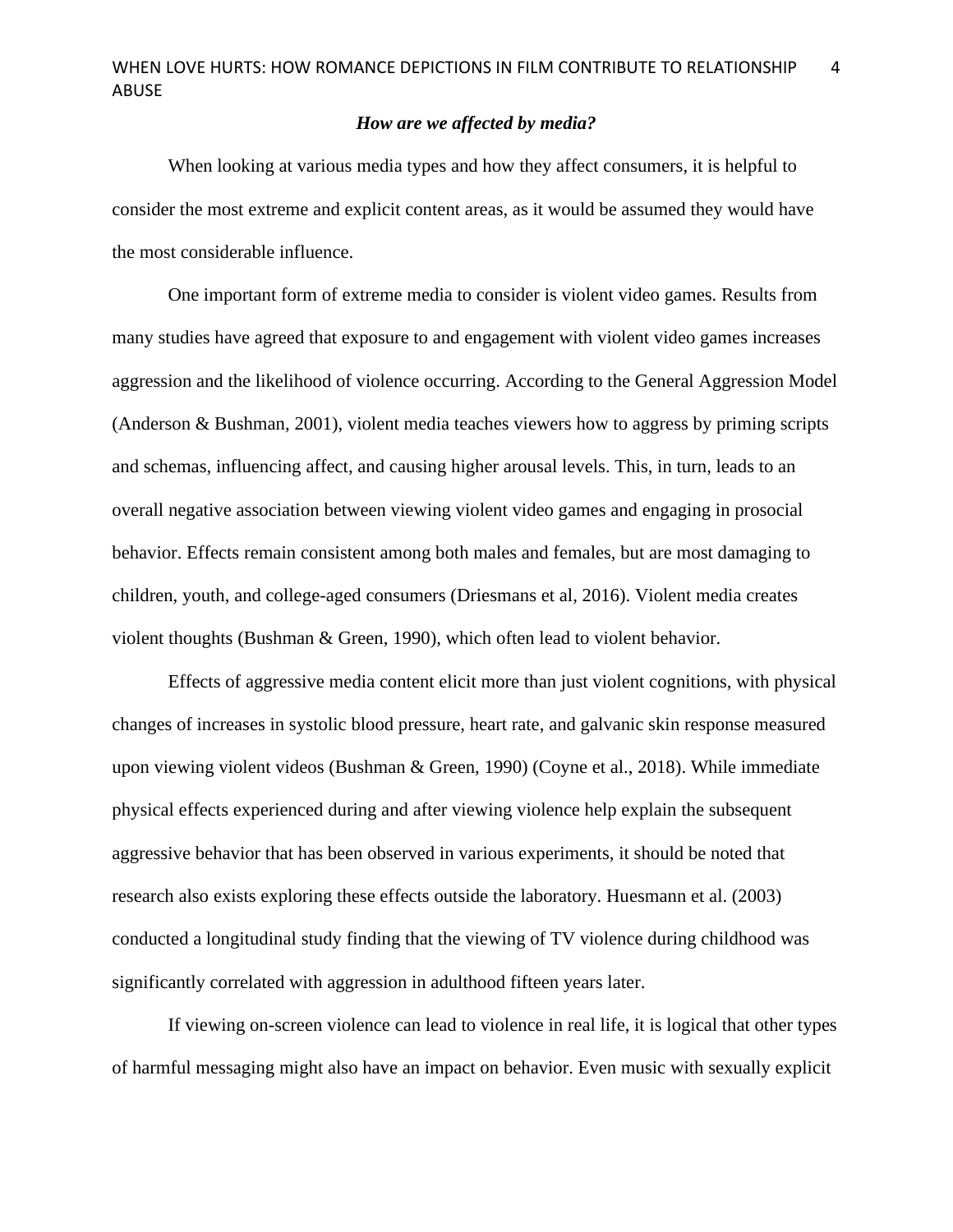content (such as rap or hard rock) increases sexual aggression in laboratory settings (Hall  $\&$ Hirschman, 1991) by further solidifying negative gender role stereotypes (Lawrence & Joyner, 1991) and cognitive distortions about violence against women (Barongan & Hall, 1995). This is important especially because music lacks the visual component of media consumption. If simply listening to music can negatively impact an individual's beliefs and actions, imagine the implications this might have for more involved types of media.

Some types of extreme media have direct implications on relationships rather than just on individuals. Pornography, for example, is known to create unrealistic expectations in viewers that harm real life relationships by decreasing levels of commitment and intimacy, while increasing levels of psychological distress between partners (Lambert et al., 2012). One possible explanation for the change in relationship health and well-being might derive from the idea of cyber infidelity, which posits that there is a perceived feeling of physical and sexual infidelity or disloyalty that arises when one partner engages in the consumption of media like pornography (Adam, 2019).

Pornography has also been linked to physical violence and aggression. One correlational study found that the male partners of female victims of physical abuse consumed more pornographic media than the male partners of unabused females (Sommers & Check, 1987). Similarly, another correlational study (Marshall, 1988) found that rapists and sex offenders used pornographic materials more than the nonoffender control group. Several studies have found that viewing pornographic materials often leads to a belief change, specifically regarding those surrounding rape (Russell, 1993) (Sommers & Check, 1987) (Malamuth & Check, 1985).

Research by Coyne et al. (2008) found that viewing physical aggression in media actually produced higher occurrences of both physical and relational aggression in the laboratory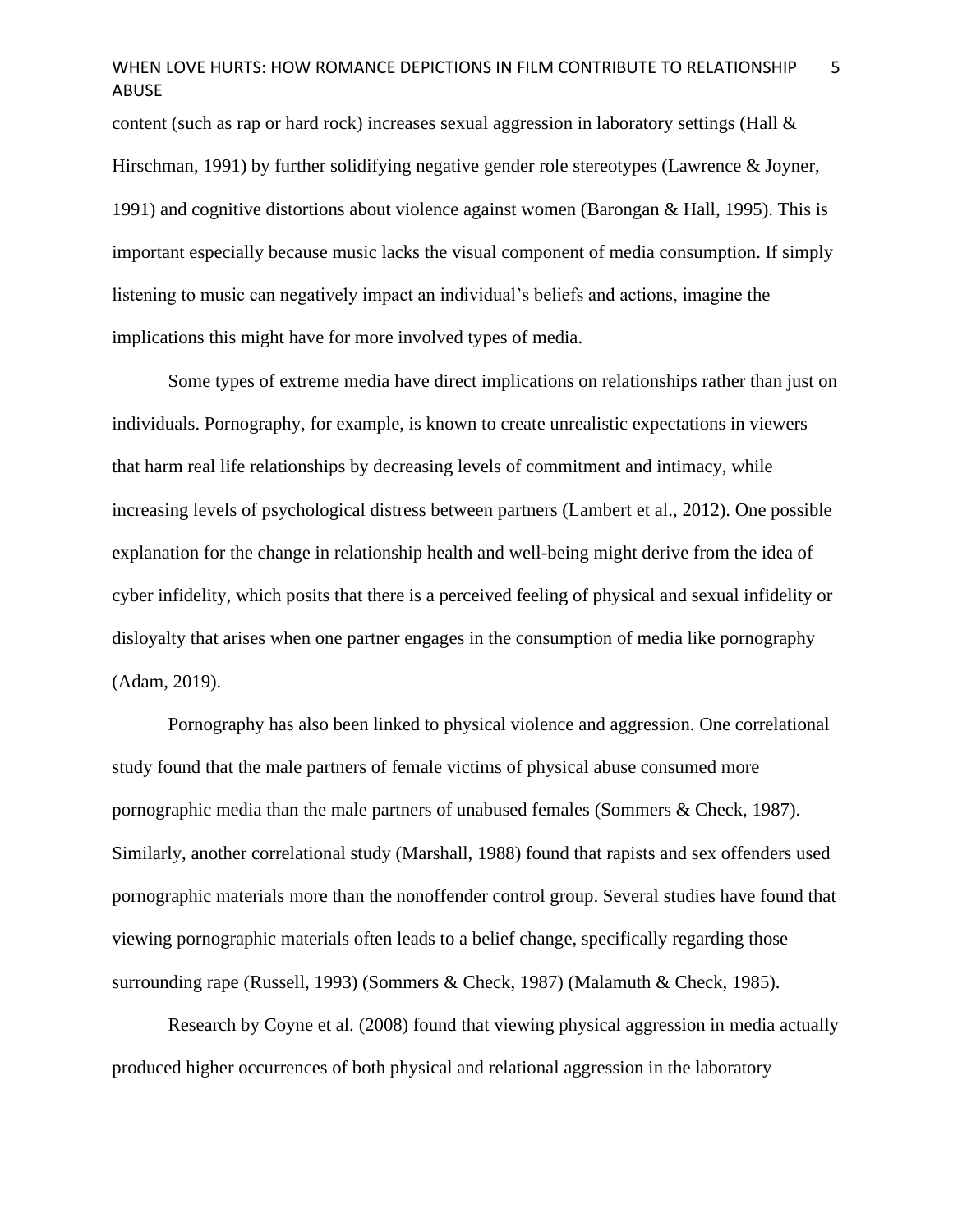environment. This opens the door for a whole new avenue of research—one that focuses on the impact of viewing social aggression and how it translates to real life behavior. One study by Mares and Braun (2013) found that young females who watched tween sitcoms containing elements of relational aggression were more likely to endorse social exclusion as an acceptable part of group behavior. In many of these programs, relational aggression is an aspect of humor that adds to a plot and helps the desirable characters be successful. Furthermore, one content analysis in kids' programs found social aggression to be depicted about 14 times each hour (Martins & Wilson, 2012). This is an important concern because kids might learn from this modeled behavior, and relational aggression might be trivialized by the humor that masks it.

Effects of media consumption on behavior and beliefs extend far beyond just violence and aggression. These areas are simply easier to research than other types of cognition and behavior. One study found that children who watched more than two hours of television daily (no restrictions on the genre of content) were more than five times as likely as their peers who watched less than that to begin smoking (Gidwani et al., 2002). Research by Tiggemann (2003) found that although different types of media influence consumers differently, both magazines and television do relate to body dissatisfaction (potentially in varying strengths depending upon the consumer's baseline self-esteem levels).

Whether it is through music, TV, or online videos, the research agrees that media has an impact on our beliefs and behaviors. Certain types of content depicted in media, such as sexual or aggressive, can actually prime us to engage with others in a dangerous and damaging way.

### *Why are we affected by media?*

In order to understand why we are affected by different types of media and their messaging, several cognitive processes must be examined.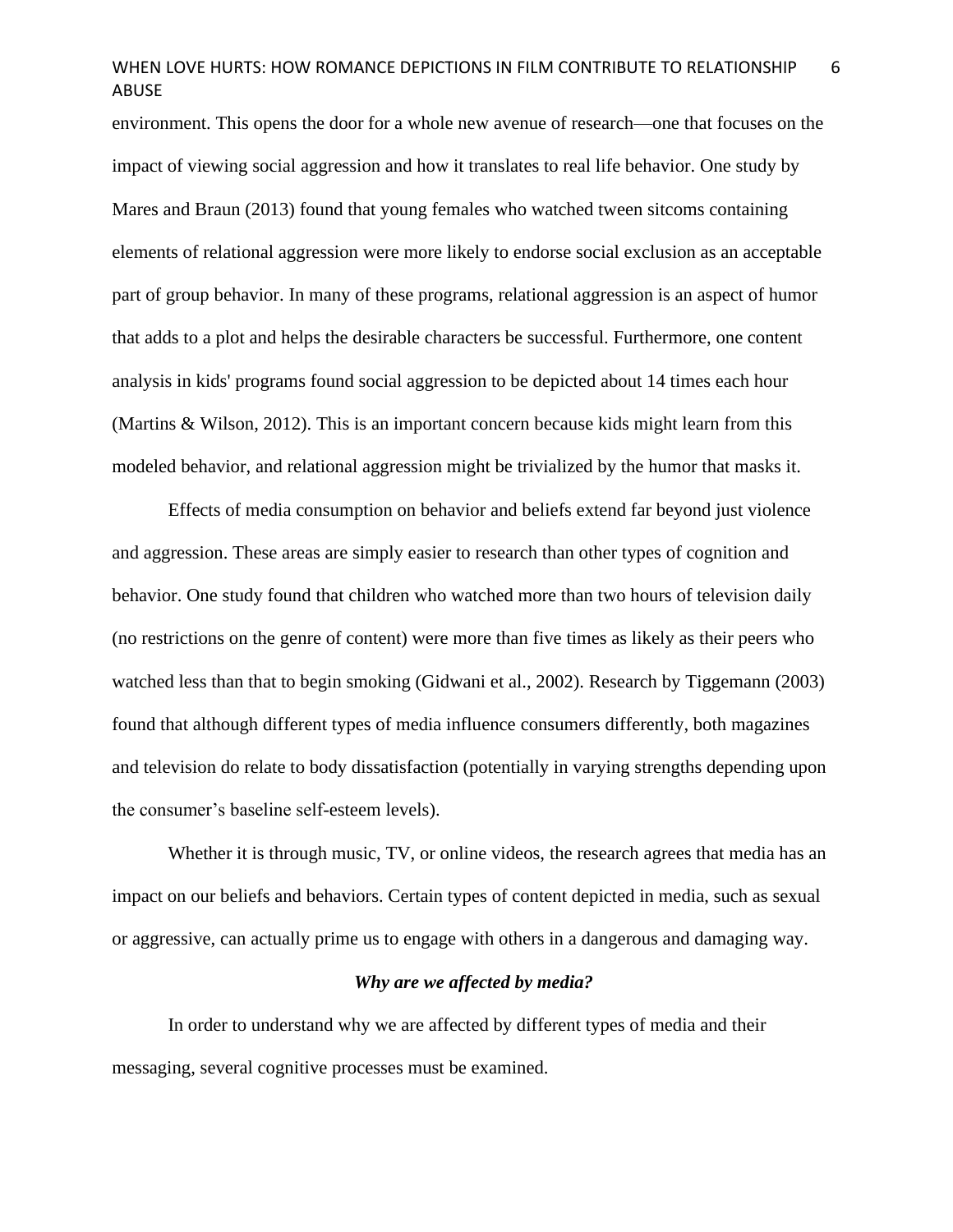# *Script Theory*

One explanation of media's influence involves the consideration of script theory, which posits that memory scripts are activated by exposure to related media content (Hansen & Hansen, 1988). Essentially, what we see in various forms of media can influence the way we perceive our lives. Romantic content in media can give us a reference point from which we draw conclusions and make judgements regarding our own romantic relationships. This ideology is further demonstrated in one piece of research (Holmes & Johnson, 2009), which observed higher levels of dissatisfaction about previous romantic relationships to be reported by single college students after viewing a romantic comedy film. Script theory helps to explain how media influences behavior as well. For example, viewing aggression will activate related (already established) aggressive behavioral scripts that make someone more likely to act aggressively. Josephson (1987) emphasizes that aggressive behavior will be most likely to occur for individuals who already have aggressive personality tendencies. This makes sense because people with more aggressive tendencies have more of those types of behavioral scripts, which would be exercised by viewing violent media.

## *Parasocial Relationships*

Parasocial relationships are those that involve a one-sided interaction. These relationships develop when a viewer gets invested in the plot/characters of film to the point of immersion. This immersion allows the viewer to perceive characters as friends and become distanced from reality. The premise of this immersion is similar to script theory, involving the facilitation of endorsement of the underlying beliefs within the plot. When it comes to romantic media, this means that individuals engaged in parasocial relationships will be less likely to critically analyze or question the health and realism behind on-screen romantic relationships (Driesmans et al.,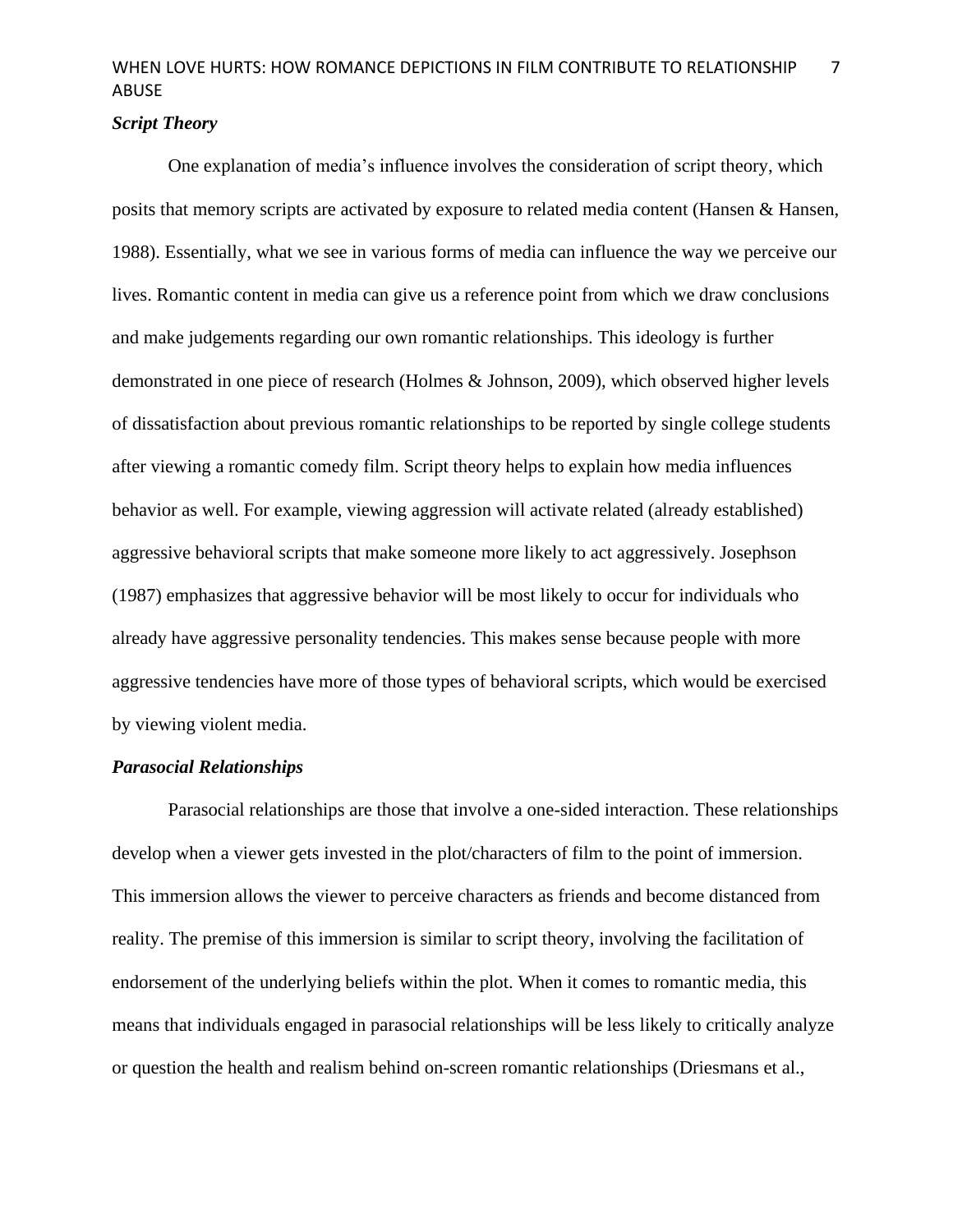2016). Parasocial relationships can also involve the common "celebrity crush," as these experiences can also maintain a dependence on idolization and fantasy (Erickson & Cin, 2018). Parasocial relationships are not associated with success. In fact, researchers Erickson and Cin (2018) determined that parasocial romances are damaging, emphasizing both gender-related stereotypes and the need for a romantic relationship as means for feelings of self-acceptance and self-worth.

### *Social Learning Theory*

Romantic and sexual media exposure does have an impact on the forming of related beliefs, education, and norms. It might be the case that adolescents learn about these aspects of life in part from what they see on television and in films. After all, we know from social learning theory that media can be instructional for viewers, pointing to the norms associated with beliefs and behavior on a given topic (Bandura, 2001). These ideas fall in line with the overarching concept of socialization, which explains beliefs and behavior to result from norms learned and accepted in society. Sexual socialization, then, would involve the same process but specifically in the context of romantic relationships and sex (Erickson & Cin, 2018). It is logical that if media is socializing in other aspect of life, it would also be a socializing force in a society or individual's understanding of romance and sex.

### *Desensitization*

The idea of desensitization is crucial in understanding how media affects viewers. Desensitization occurs when viewing something over time produces a numbness or lack of concern about its meaning. It explains how cognitive distortions about what kinds of behavior are acceptable originate. Much research has explored this concept in relevance to violent video games, asserting that the aggression increases after playing are due to the desensitization of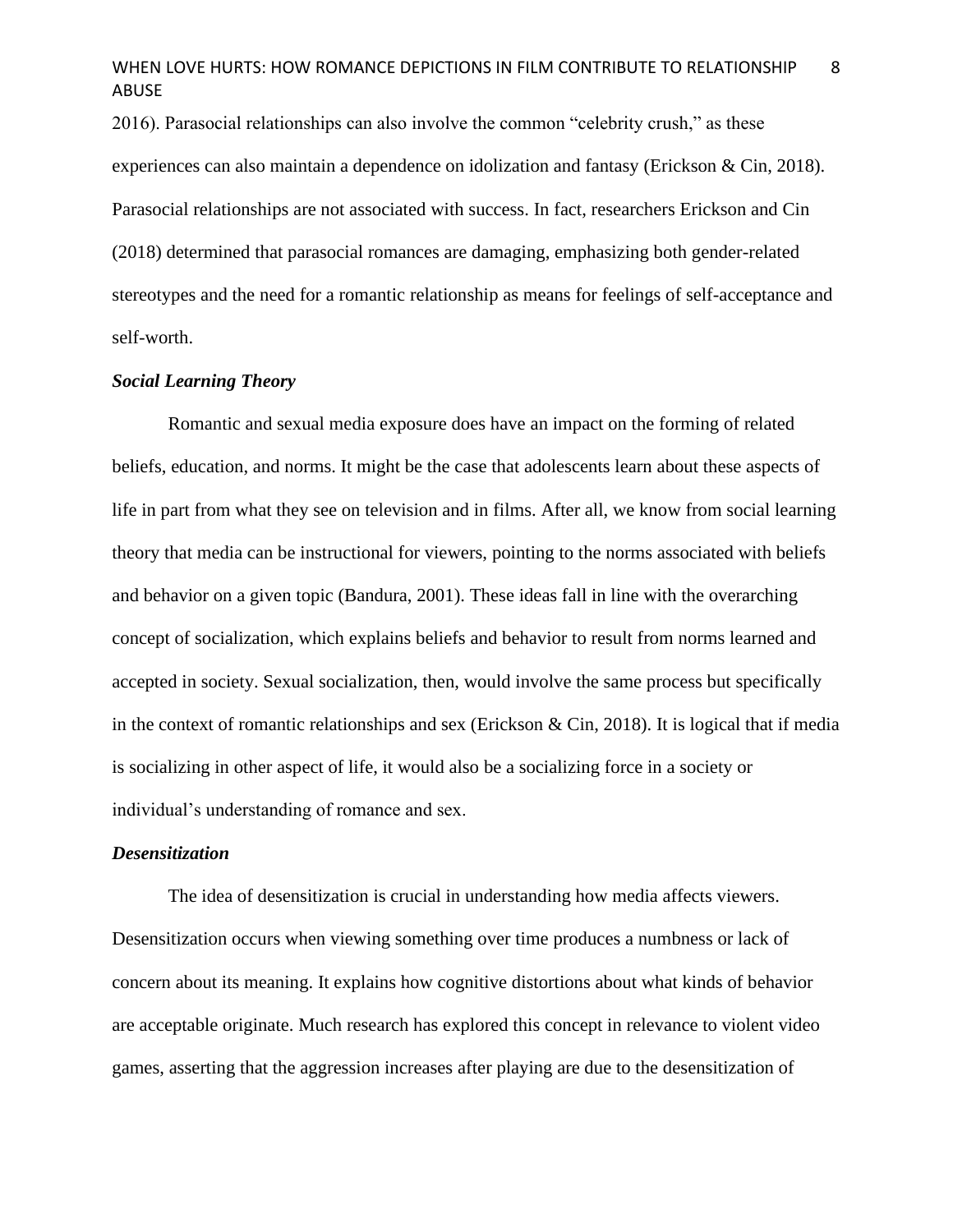violence from viewing it on the screen (Anderson & Bushman, 2001). This concept has also been used to explain how listening to music with sexually aggressive explicit lyrics leads to sexual aggression in experimental studies (Barongan & Hall, 1995).

### *Cultivation Theory*

Media messaging is very influential in the foundation of a culture's identity, values, and agendas (Gerbner, 1977). Cultivation theory broadly explains the impact of all types of media messaging on our beliefs, perceptions, and behaviors. Essentially, being exposed to messages in media has an effect on the people who use that media (Hammermeister et al., 2002). The definition includes the idea that how people interact with messaging influences the way the messages become manifested in culture and life (Shanahan & Morgan, 1999). Some criticisms of cultivation theory add that it is best used in conjunction with a mental models approach, which takes the specific situational, mental, and cultural aspects of interaction with media into account (Roskos-Ewoldsen et al., n.d.). This addition allows cultivation theory to explain how media messages influence individuals based upon cultural and situational context.

### *Who is most affected by media?*

It is logical that those who consume more TV/film are more likely to hold the views that are reflected in the version of reality that these platforms create. Research by Behm-Morawitz et al. (2016) adds that perceived realism, first person desire, and homophily are also indicators of how much someone will be affected by media. People who perceive what they are viewing to accurately reflect reality are more likely to be influenced by that messaging. Similarly, people with first person desire, or the feeling of media consumption being a shared experience rather than just a one-sided transaction, are more likely to adopt the beliefs presented on screen. Homophily involves the extent to which a viewer relates to media characters. Higher feelings of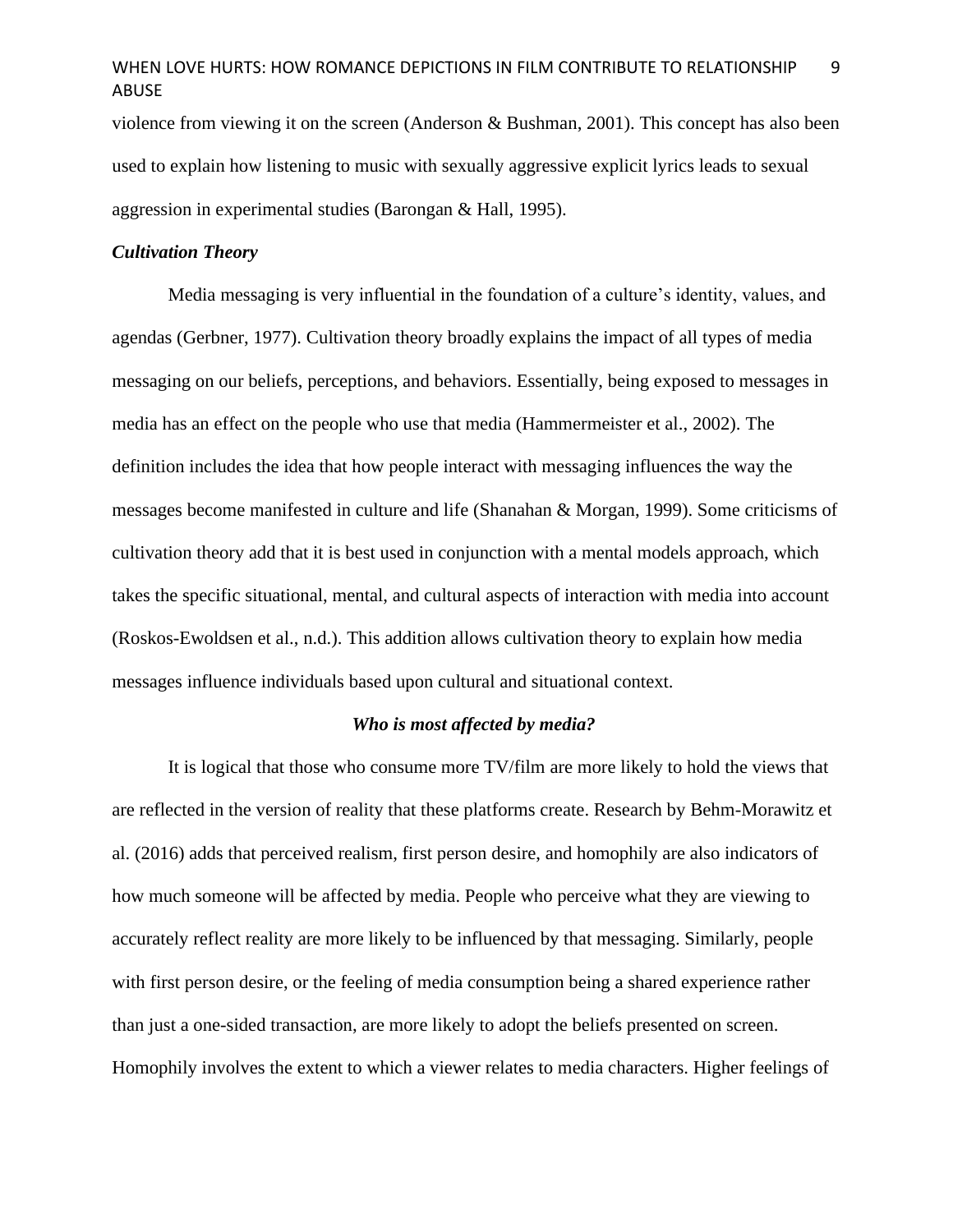similarity are correlated with higher levels of influence from content. Overall, the higher involvement a viewer perceives to have with the characters and plot, the more they will be influenced (in agreement) with that media's messaging and beliefs presented.

Overall, much of the literature on media messaging vulnerability among audiences distinguishes a gender difference, finding that women are more affected than men (Hammermeister et al., 2002) (Driesmans et al., 2016). More specifically, young women (ages 11-14) are the most likely to have beliefs influenced by romantic media content (Driesmans et al., 2016) (Mares & Braun, 2013). This, of course, might be explained by the fact that women tend to consume more romantic media than men. It could also be the case that women are more vulnerable to romantic media messaging because they have been more traditionally socialized to need or want relationships. Regardless, the more significant impact of media on women is a notable difference—especially as we further the discussion about how media shapes and changes beliefs and behaviors regarding relationships.

Young women who perceived reality television to be realistic held stronger genderrelated stereotypes and valued social aggression more (Behm-Morawitz et al., 2016). This makes sense because much reality TV content involves the liked characters aggressing against others for means of success. Social learning theory assumes that after seeing the benefits and rewards associated with social aggression, viewers would be more likely to perform or emulate similar behavior as means for advancement in their own lives.

Researchers Bushman and Green (1990) explored various personality variables in relation to media violence and aggression. One personality variable studied is called stimulus screening, which involves the extent to which people naturally block out certain stimuli by using selective attention. Findings included that those who were considered high screeners (those who use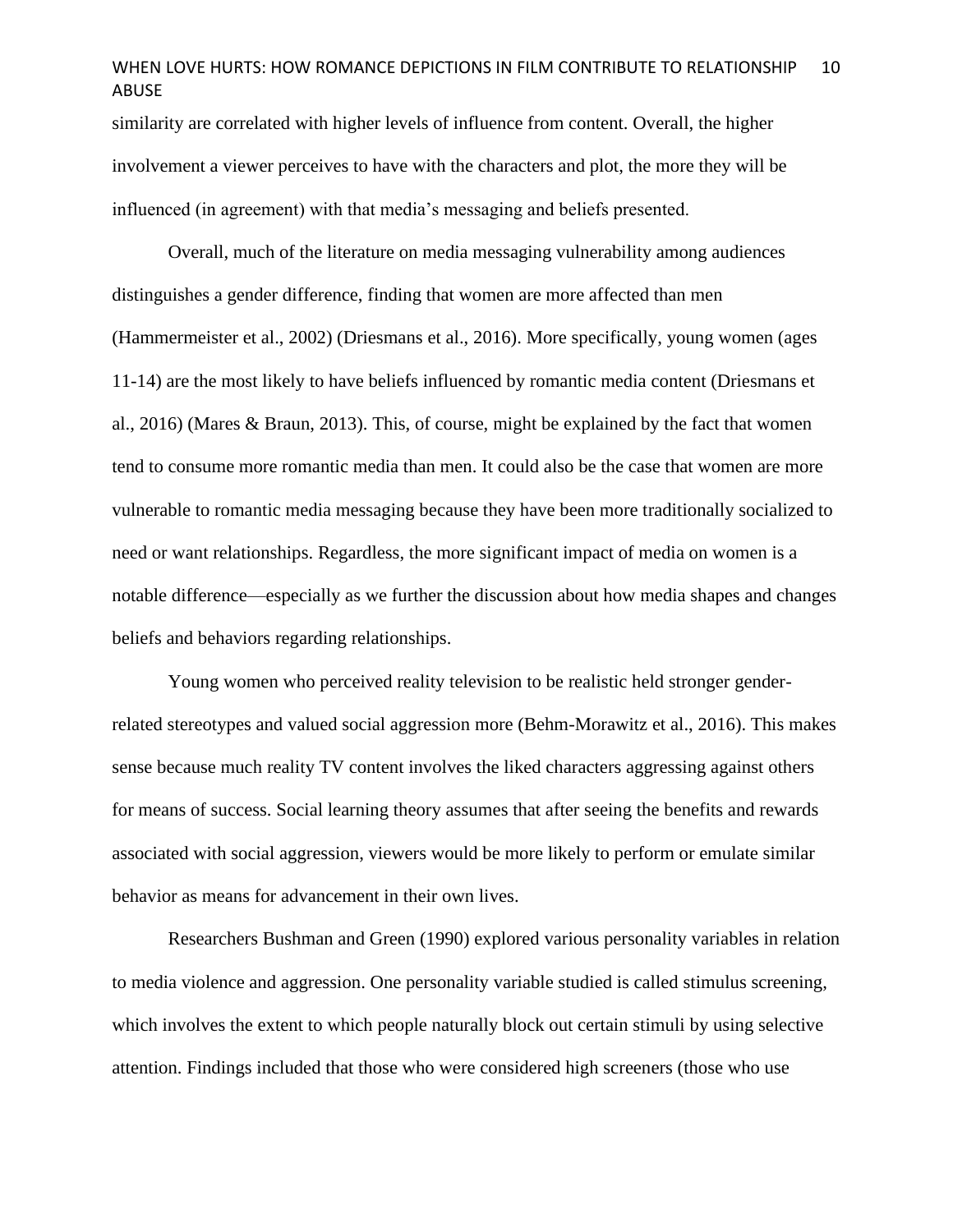selective attention more) experienced fewer violent thoughts in response to observation of aggressive scenes than did low screeners. These individual differences are worth consideration, as they assist in pointing to personality types that might make someone more vulnerable to being negatively affected by media.

### *Romantic Media*

One researcher examined the popular Disney film *Beauty and the Beast* and argued that violence and abuse are justified within the movie (Olson, 2013). By analyzing the central romance, Olson asserts that the film romanticizes unhealthy relationship behaviors—specifically that the beast's episodes of anger could be detrimental to Belle's life, and closely resemble repeated patterns of abuse. This is significant because, as Olson later explains, the classic film has affected many generations, and could potentially shape poor expectations and perceptions of what should be tolerated in healthy, loving relationships.

Another study narrows its focus to romantic media's effect on the fear of being single (Timmermans et al., 2019). Results showed that viewing media of this sort did not influence everyone the same, but correlations with intensified concern about being single was most prominent within young women viewers who were already single.

In order to properly trace unhealthy depictions of relationships back to specific beliefs or agendas that are portrayed, many studies rely on a psychological structure called the Romantic Beliefs Scale (RBS) (Sprecher & Metts, 1999), which identifies set themes that most romantic beliefs (commonly found in media) fall into. These include: soulmate, idealization of partner, love conquers all, and love at first sight. Recent research helped to further define the categories in the RBS by watching, rating, and sorting romantic aspects of films into pre-determined themes (Hefner & Wilson, 2013) (Moore & Ophir, 2021). To demonstrate that these beliefs are relevant,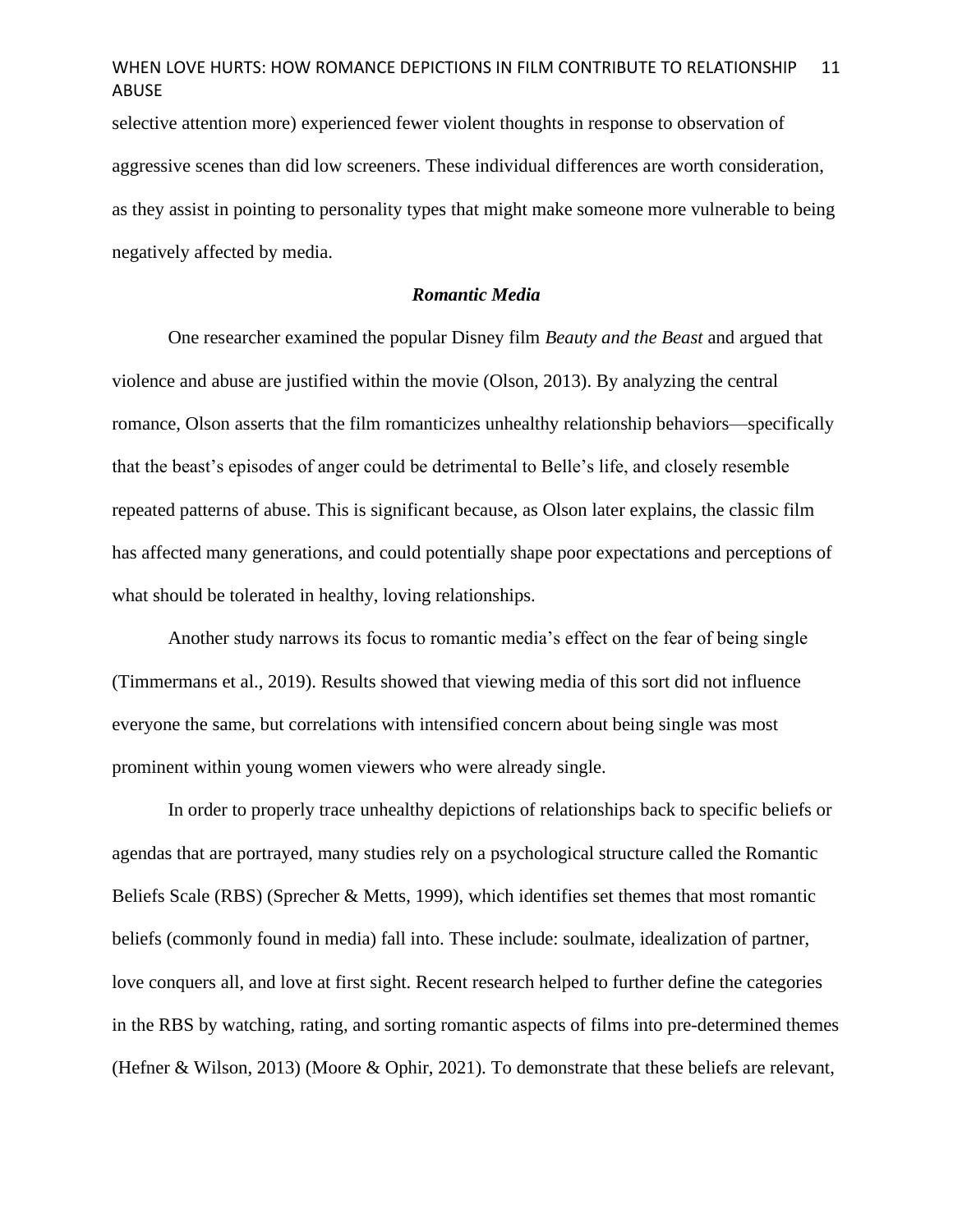it should be clearly noted that this same scale was also used in a longitudinal study of individuals' changes of romantic experiences over time (Sprecher & Metts, 1999). Essentially, researchers followed real relationships, and related positive or negative outcomes according to beliefs held. Results found that beliefs do serve as predictors of behavior, ultimately influencing success of relationships. This being said, it is logical that society would hope to have the most common romantic beliefs depicted in film correlate with positive behavior and success regarding relationships.

Several pieces of research have used the Romantic Beliefs Scale to identify how viewers are influenced by ideals represented in film and television. For example, one study by Lippman et al. (2014) included an analysis of certain genres, finding that comedies are more likely to have lower correlations with idealization or "soulmate" themed tropes, and wedding reality television shows are more likely to have higher correlations with the "love conquers all" category. These findings are consistent with others, especially that wedding reality television (and those who view it) correlates highly with the ideal from the RBS that "love conquers all" (Hefner, 2016). These results suggests that certain genres are more likely to include certain types of romantic themes. Lastly, another study used the RBS and concluded that the influence of romantic portrayals is more prominent in film rather than television (Kretz, 2019). This might be due to the fact that films have a longer amount of time to develop more complex plots that reflect certain beliefs or ideals.

A collection of notable studies involving the Romantic Beliefs Scale and film share an author. In one previously mentioned study with undergraduates watching, sorting, and rating films, there was a follow-up component where participants also completed surveys about their romantic beliefs (Hefner & Wilson, 2013). Results showed that there was significant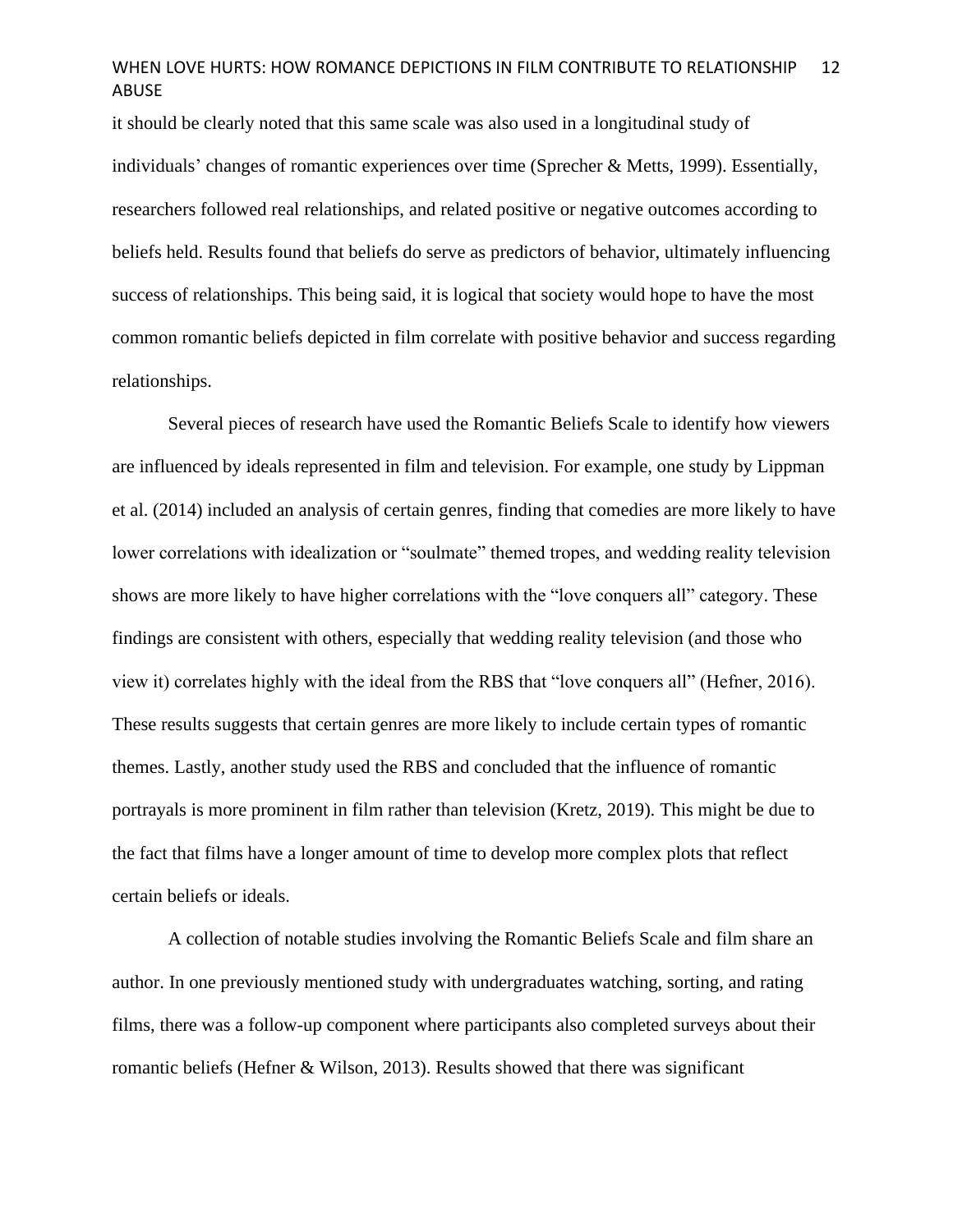endorsement of the beliefs in the RBS, which was linked directly to viewing romantic comedies. There is some debate about whether or not endorsement in the ideals leads to negative outcomes. Another study contradicts the assumed hypothesis that content in romantic comedies negatively impacts audiences (Hefner, 2019). Instead, findings from this research suggest that content in this genre does not actually create unhealthy expectations for real life. There was actually a positive relationship found between idealist content, beliefs held, and life satisfaction. While holding unrealistic believes about marriage and romantic relationships might have some benefits, some would argue that there are negative consequences. Driesmans et al. (2016) found that these unrealistic beliefs do bring about marked disappointment in relationships, leading to higher levels of negative emotionality and behavior in reaction to unmet expectations (Baucom et al., 1996). More research needs to be conducted to determine which perspective is more accurate.

## *Relationship Abuse:*

Researchers Maldonado and Murphy (2020) explored a cognitive coping mechanism termed power and control, linking it to trauma and intimate partner violence. According to social cognitive approaches to PTSD, power and control is thought to derive as a trauma response that operates as an individual's desire for control. Power and control has been correlated positively with emotional abuse in particular, which makes it a potential explanation for why relationship abuse occurs.

Another portion of research has given needed attention to the prevalence of domestic violence and abuse in teenage relationships. Findings by Griffiths (2019) pointed to two major reasons for why abuse in this demographic occurs: lack of understanding about healthy relationship behavior and lack of a trusted person to talk to. These findings reflect a need for better education about the difference between healthy and unhealthy relationships, as well as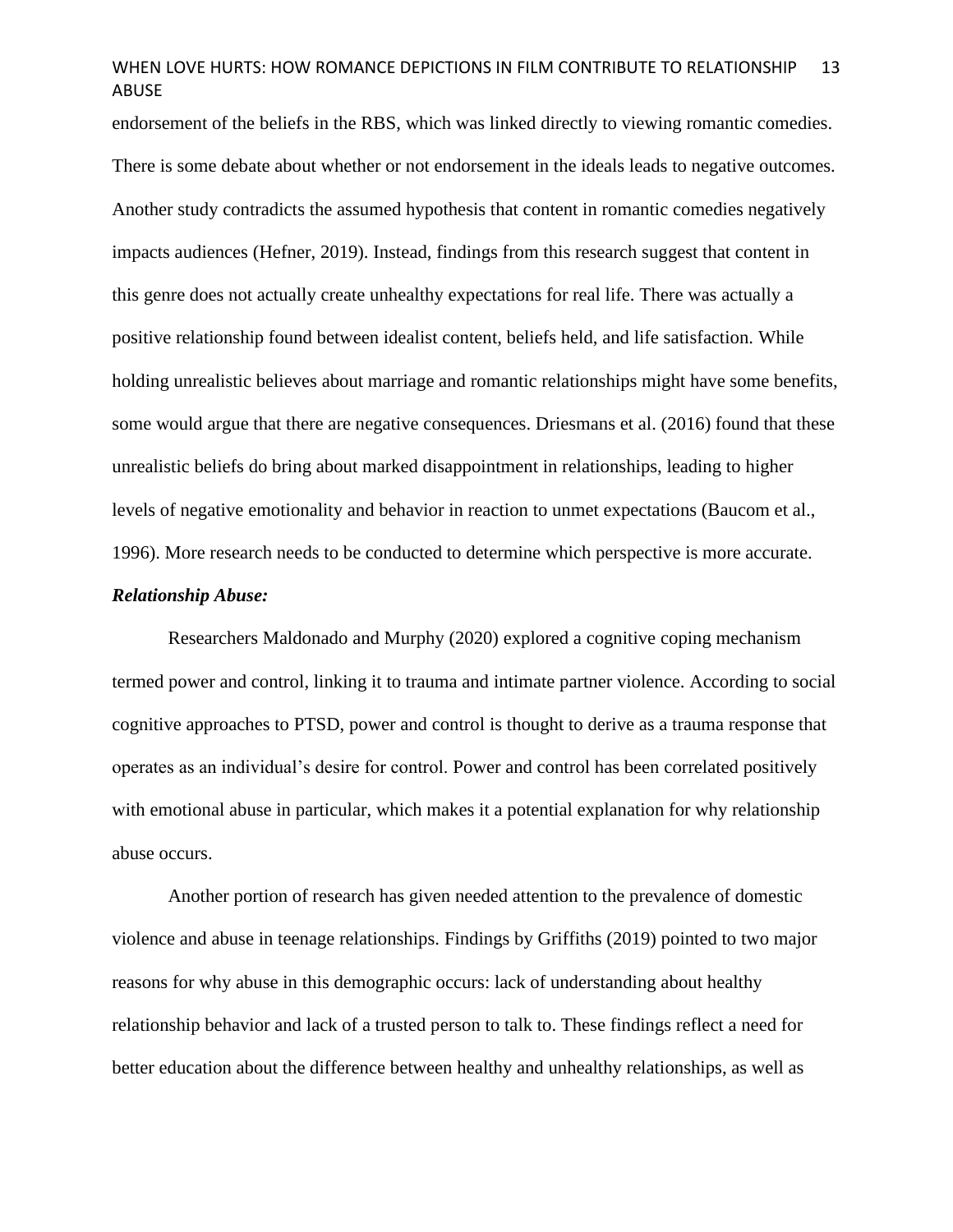finding these individuals professional outlets that can aid them in processing relationship issues. Since much of our understanding about relationships comes from childhood, personal experience, and media, there is great confusion about what types of behaviors are healthy.

Consistent to the research about power and control, some situations involve individuals endorsing unhealthy or unrealistic beliefs about relationships for deeper reasons like trauma responses and emotional coping. The research about teen relationships adds that lack of knowledge and education about how to maintain a healthy relationship is also relevant. These explanations for abuse and tolerance of abuse are also of use when considering why people hold idealistic views about romance and marriage. In some cases, idealizing marriage or relationships to this extent might serve as protection, inflating levels of partner satisfaction, commitment, and feelings of love in the beginning of a relationship (Sprecher & Metts, 1999).

From an evolutionary psychological perspective, the pressure of romance and marriage might be stronger for women due to the traditional ideas about women needing to reproduce and be mothers. This means that women would be more attuned to the romantic messaging in film, which would explain why they might stay in unhealthy relationship patterns. To follow this thought, male abusers should be considered next. From a biological standpoint, men have more testosterone that women. Since higher levels of testosterone elicit higher levels of violence and aggression (Cohen et al., 1996), aggression in film might make men more likely to act in violence against their partners. While this perspective provides important insight into why men physically abuse women and why women might stay with their abusers in romantic relationships, it fails to give an inclusive explanation for the opposite occurrence. This is important to consider because men are also victims of abuse by females. Perhaps unhealthy/unrealistic romantic film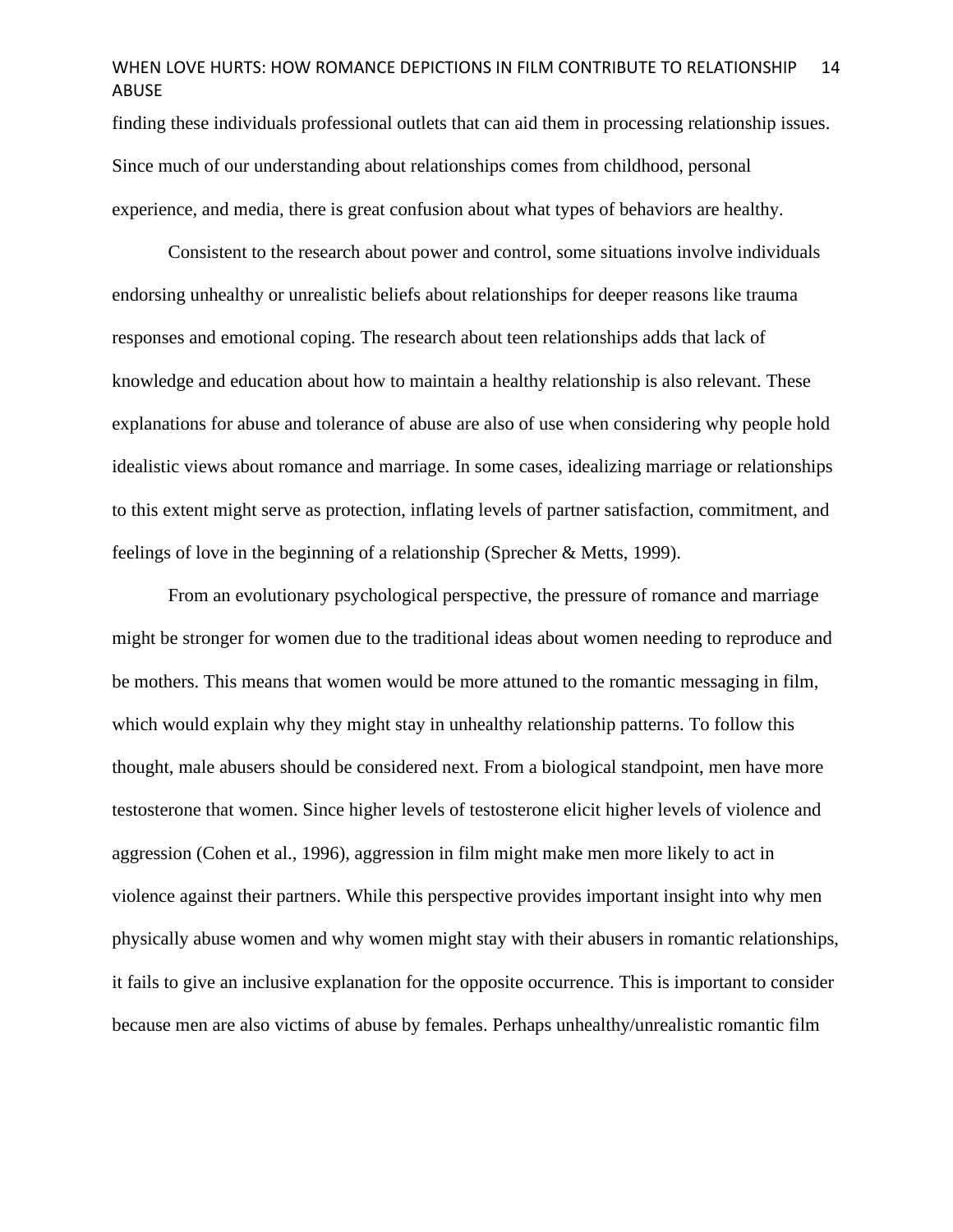content is also explained by desensitization, and both men and women don't recognize the abusive patterns or behaviors they see on the screen after seeing it all the time.

### *Conclusion:*

Effects of exposure to romantic film content have been shown to decrease as we get older (Driesmans et al., 2016). While this is encouraging to know that we are not always heavily influenced by these aspects of media, it further echoes the need for monitoring media, especially for children and early adolescents.

In one of the first pieces of research that has sought to explore the psychological benefits of life without television, Hammermeister et al. (2002) found that individuals who watch more TV experienced more feelings of depression, loneliness, and shyness than non-viewers did. While it is unrealistic and nearly impossible to avoid the consumption of all media including television, these results can remind consumers to be conscious of the media they consume and to consider how media might be affecting them negatively.

Knowing that a large portion of our education about relationships and romance comes from media (Griffiths, 2019), there is a clear and timely need for improvement. Since media comes in many forms and cannot always be regulated or censored, education might be the greatest defense against relationship abuse. By implementing psychological research in education systems, knowledge would combat the unrealistic and unhealthy portrayals of romance as they begin to form. Simply increasing awareness about how to recognize abuse or unhealthy relationship patterns could make a difference, especially if implemented in younger age groups. With high divorce rates across the United States, many children do not grow up in homes that display a healthy example of romance or marriage. So, education could fill in the gaps.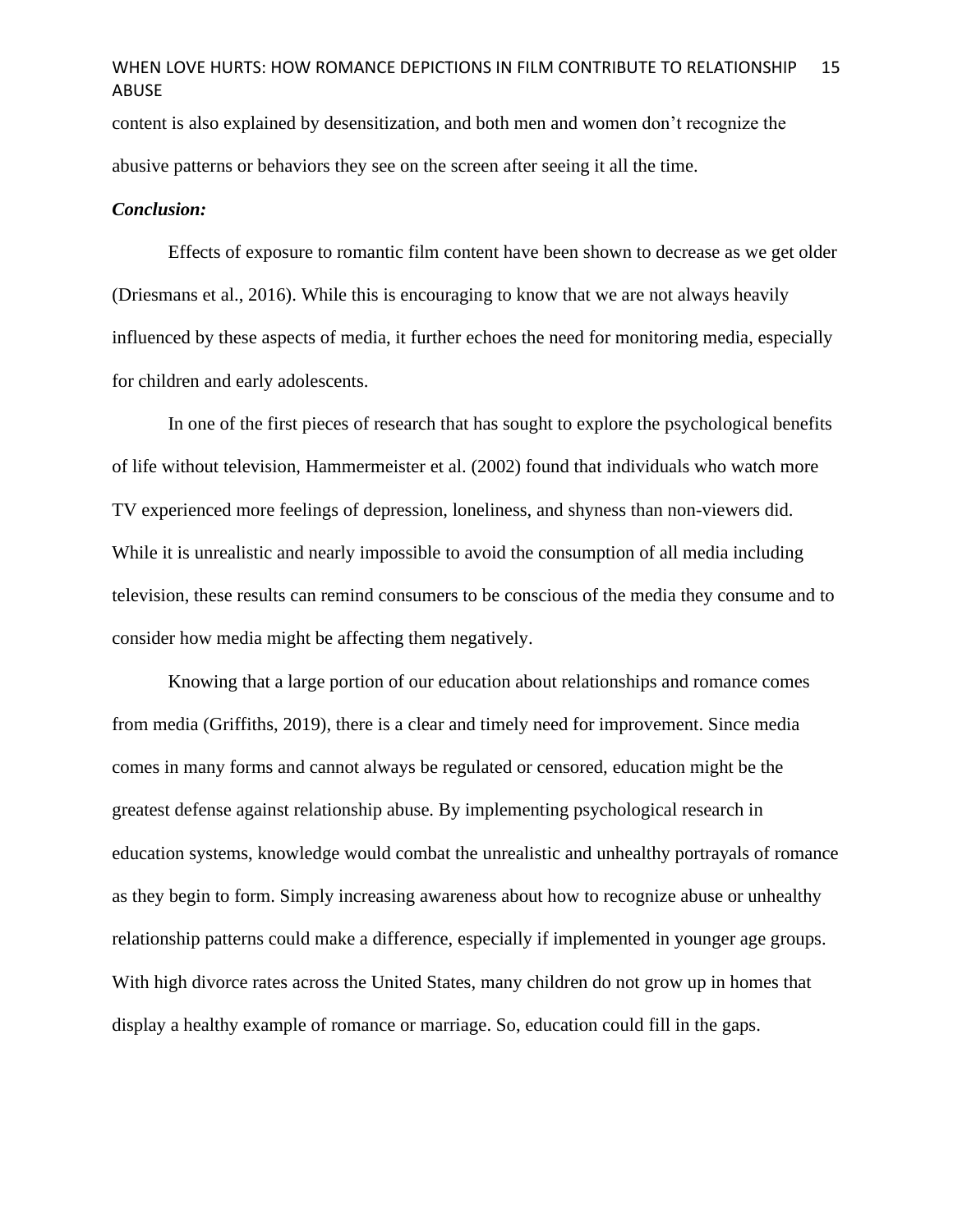The best way to prevent and stop relationship abuse (along with related thinking patterns) would be a combination of educational efforts alongside mindfulness about what media is being consumed. In this context, mindfulness would empower users to maintain more personal control over what they see each day. After knowing why and how media is being consumed, efforts to limit screen time or filter what kinds of content an individual is seeing would potentially be helpful. It is so important to understand that all types of media are socializing forces that teach us about the world and prime our behavior. Parental considerations are key in this regard, as platforms like Netflix have decreased in censorship over the years.

Several gaps in the literature around relationship abuse exist. In order to really understand how romantic media content impacts the development of relationship abuse, more longitudinal research is needed in about abusers (rather than victims). The literature is lacking with inclusion of men as victims as well. With media consumption growing and changing each year, new research that includes social media platforms like TikTok and algorithms is also needed. Lastly, social psychology has distinguished a difference between passionate and companionate love. Passionate is the "honeymoon phase" of relationships that dies out after a few years, while companionate love is grown over time. From personal experience, most romantic film content I have seen depicts passionate love. Since passionate love is not a predictor of relationship success, research that explores that connection would aid the scholarly understanding of how media portrayals of romance lead to success or failure in relationships.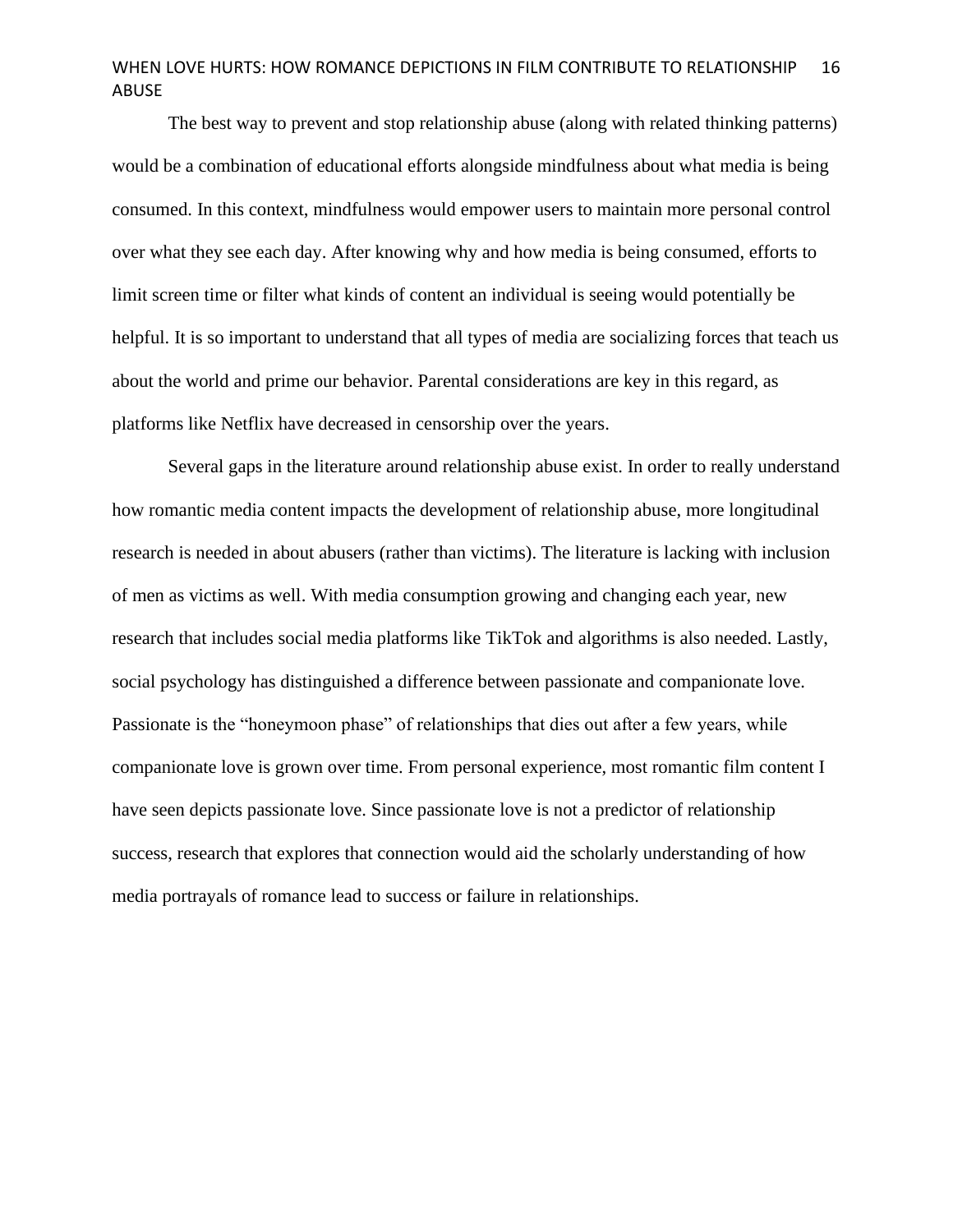### References

- Adam, A. (2019). Perceptions of Infidelity: A Comparison of Sexual, Emotional, Cyber-, and Parasocial Behaviors. *Interpersonal*, 13(2), 237-252. [https://doi-org.proxygsu](https://doi-org.proxygsu-nga1.galileo.usg.edu/10.5964/ijpr.v13i2.376)[nga1.galileo.usg.edu/10.5964/ijpr.v13i2.376](https://doi-org.proxygsu-nga1.galileo.usg.edu/10.5964/ijpr.v13i2.376)
- Anderson, C. A., & Bushman, B. J. (2001). Effects of violent video games on aggressive behavior, aggressive cognition, aggressive affect, physiological arousal, and prosocial behavior: a meta-analytic review of the scientific literature. *Psychological Science*, *12*(5), 353–359.<https://doi.org/10.1111/1467-9280.00366>
- Bandura, A. (2001). SOCIAL COGNITIVE THEORY: An Agentic Perspective. Annual Review of Psychology, 52(1), 1.<https://doi.org/10.1146/annurev.psych.52.1.1>
- Barongan, C., & Hall, G. C. N. (1995). The influence of misogynous rap music on sexual aggression against women. *Psychology of Women Quarterly, 19,* 195-207.
- Baucom, D. H., Epstein, N., Daiuto, A. D., Carels, R. A., Ranklin, L. A., & Burnett, C. K. (1996). Cognitions in marriage: The relationship between standards and attributions. *Journal of Family Psychology, 10,* 209-222. https://doi:10.1037/0893-3200.10.2.209
- Behm-Morawitz, E., Lewallen, J., & Miller, B. (2016). Real mean girls? Reality television viewing, social aggression, and gender-related beliefs among female emerging adults. *Psychology of Popular Media Culture*, *5*(4), 340–355. [https://doi-org.proxygsu](https://doi-org.proxygsu-nga1.galileo.usg.edu/10.1037/ppm0000074)[nga1.galileo.usg.edu/10.1037/ppm0000074](https://doi-org.proxygsu-nga1.galileo.usg.edu/10.1037/ppm0000074)
- Bushman, B. J., & Green, R. G. (1990). Role of cognitive-emotional mediators and individual differences in the effects of media violence on aggression. *Journal of Personality and Social Psychology, 58,* 156-163.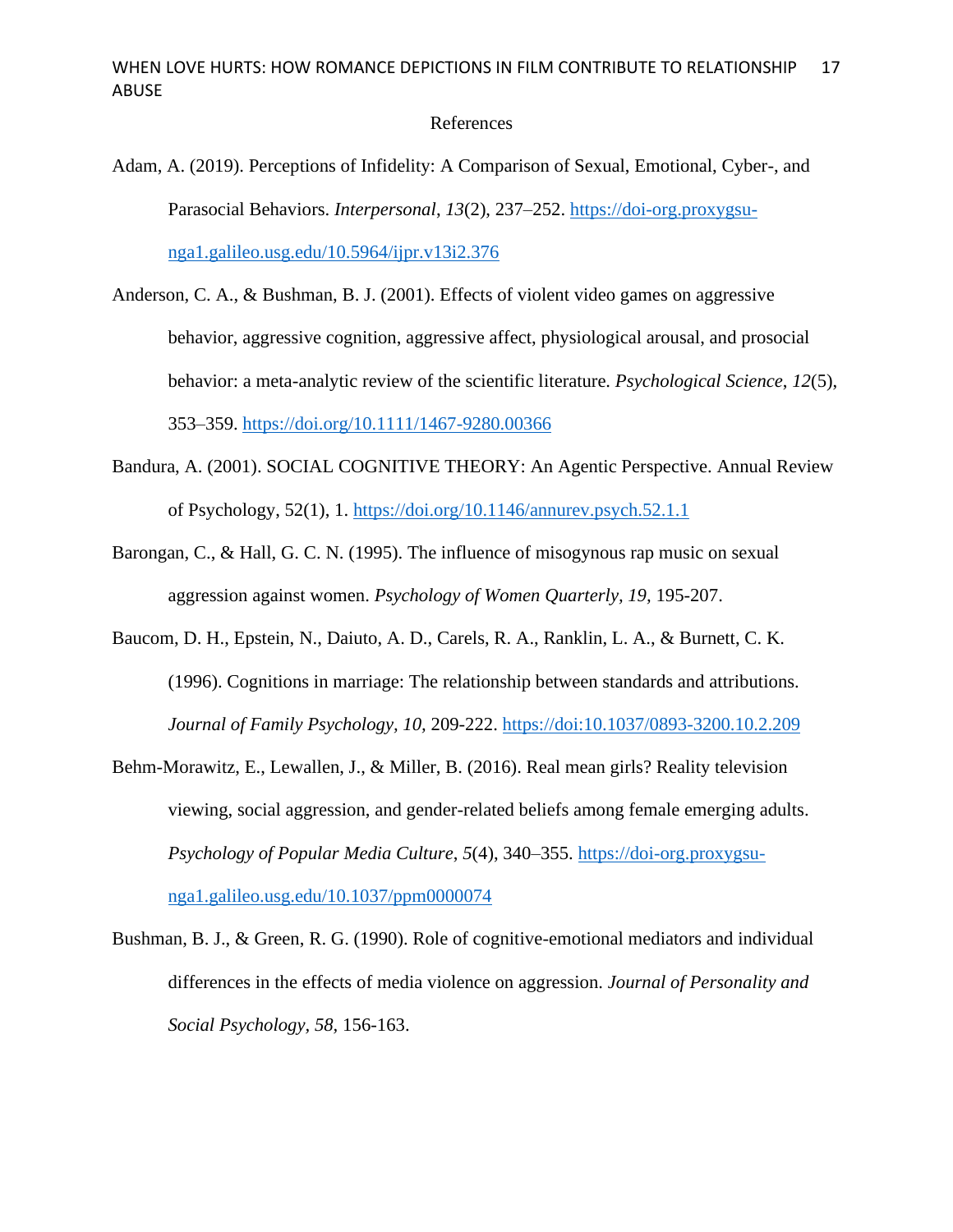- Cohen, D., Nisbett, R. E., Bowdle, B. F., & Schwarz, N. (1996). Insult, aggression, and the southern culture of honor: An "experimental ethnography." Journal of Personality and Social Psychology, 70(5), 945–960.
- Coyne, S. M., Nelson, D. A., Lawton F., Haslam, S., Rooney, L., Titterington, L., & … Ogunlaja, L. (2008). The effects of viewing physical and relational aggression in the media: Evidence for a cross-over effect. *Journal of Experimental Social Psychology, 44,*  1551-1554.
- Driesmans, K., Vandenbosch, L., & Eggermont, S. (2016). True love lasts forever: The influence of a popular teenage movie on Belgian girls' romantic beliefs. *Journal of Children and Media*, *10*(3), 304–320. [https://doi-org.proxygsu-](https://doi-org.proxygsu-nga1.galileo.usg.edu/10.1080/17482798.2016.1157501)

[nga1.galileo.usg.edu/10.1080/17482798.2016.1157501](https://doi-org.proxygsu-nga1.galileo.usg.edu/10.1080/17482798.2016.1157501)

Erickson, S. E., & Dal Cin, S. (2018). Romantic Parasocial Attachments and the Development of Romantic Scripts, Schemas and Beliefs among Adolescents. *Media Psychology*, *21*(1),

111–136. [https://doi-org.proxygsu-](https://doi-org.proxygsu-nga1.galileo.usg.edu/10.1080/15213269.2017.1305281)

[nga1.galileo.usg.edu/10.1080/15213269.2017.1305281](https://doi-org.proxygsu-nga1.galileo.usg.edu/10.1080/15213269.2017.1305281)

- Gerbner. (1977). Mass media policies in changing cultures. Wiley. 199-205.
- Gidwani, P. P., Sobol, A., DeJong, W., Perrin, J. M., & Gortmaker, S. L. (2002). Television viewing and initiation of smoking among youth. *Pediatrics, 110,* 505-509.
- Griffiths, A. (2019). Domestic violence in teenage intimate relationships: Young people's views on awareness, prevention, intervention and regaining one's sense of wellbeing. Educational & Child Psychology, 36(1), 9–26.
- Hall, G. C. N., & Hirschman, R. (1991). Toward a theory of sexual aggression: A quadripartite model. *Journal of Consulting and Clinical Psychology, 59,* 6620-669.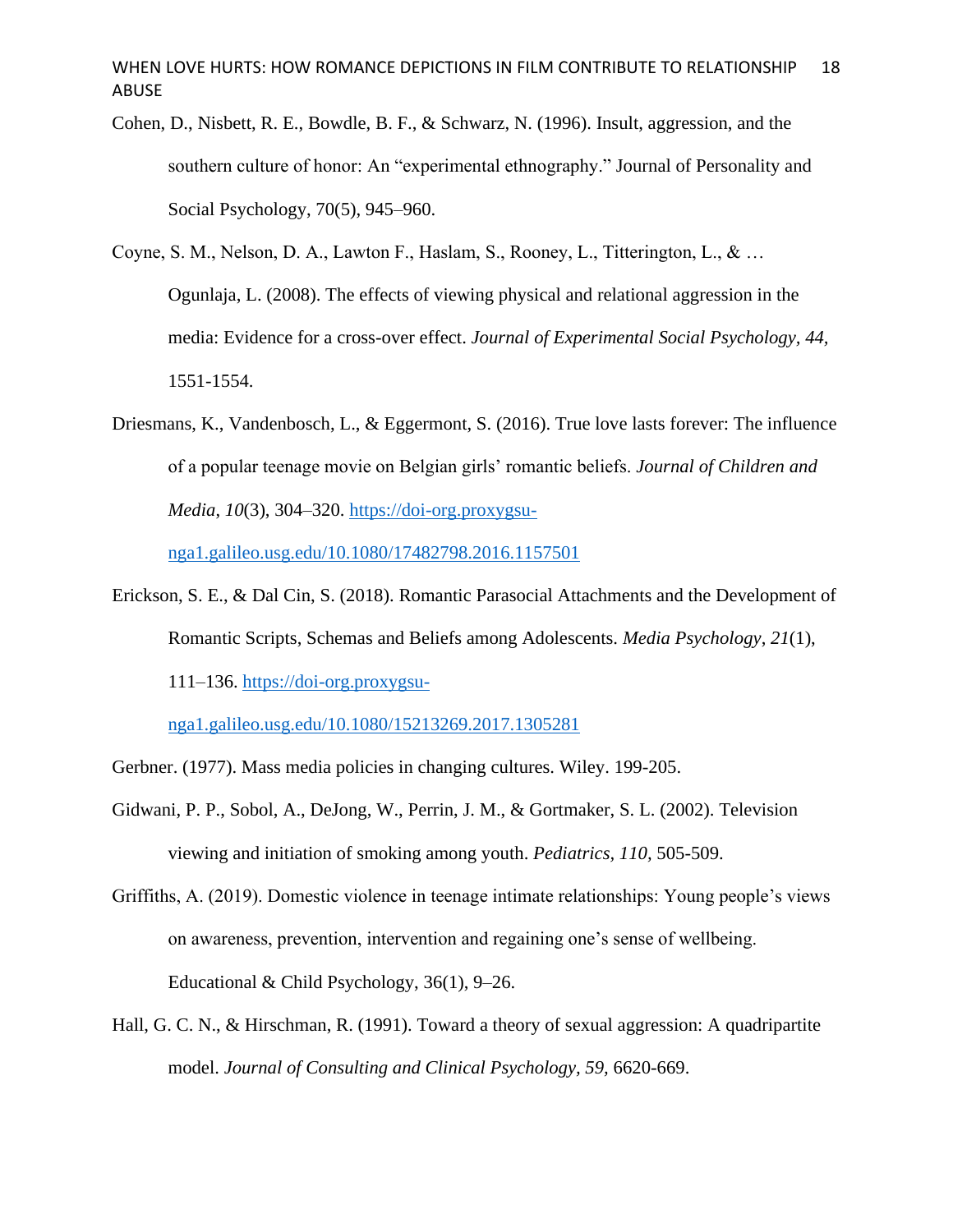Hammermeister, J., Brock, B., Winterstein, D., & Page, R. (2005). Life Without TV? Cultivation Theory and Psychosocial Health Characteristics of Television-Free Individuals and Their Television-Viewing Counterparts. Health Communication, 17(3), 253–264. [https://doi.org/10.1207/s15327027hc1703\\_3](https://doi.org/10.1207/s15327027hc1703_3)

- Hansen, C. H., & Hansen, R. D. (1988). How Rock Music Videos Can Change What Is Seen When Boy Meets Girl: Priming Stereotypic Appraisal of Social Interactions. Sex Roles, 19(5–6), 287–316.<https://doi.org/10.1007/BF00289839>
- Hefner, V. (2019). Does love conquer all? An experiment testing the association between types of romantic comedy content and reports of romantic beliefs and life satisfaction. *Psychology of Popular Media Culture*, *8*(4), 376–384. [https://doi-org.proxygsu](https://doi-org.proxygsu-nga1.galileo.usg.edu/10.1037/ppm0000201)[nga1.galileo.usg.edu/10.1037/ppm0000201](https://doi-org.proxygsu-nga1.galileo.usg.edu/10.1037/ppm0000201)
- Hefner, V. (2016). Tuning into fantasy: Motivations to view wedding television and associated romantic beliefs. *Psychology of Popular Media Culture*, *5*(4), 307–323. [https://doi](https://doi-org.proxygsu-nga1.galileo.usg.edu/10.1037/ppm0000079)[org.proxygsu-nga1.galileo.usg.edu/10.1037/ppm0000079](https://doi-org.proxygsu-nga1.galileo.usg.edu/10.1037/ppm0000079)
- Hefner, V., & Wilson, B. (2013). From Love at First Sight to Soul Mate: The Influence of Romantic Ideals in Popular Films on Young People's Beliefs about Relationships. *Communication Monographs*, *80*(2), 150–175. [https://doi-org.proxygsu](https://doi-org.proxygsu-nga1.galileo.usg.edu/10.1080/03637751.2013.776697)[nga1.galileo.usg.edu/10.1080/03637751.2013.776697](https://doi-org.proxygsu-nga1.galileo.usg.edu/10.1080/03637751.2013.776697)
- Holmes, B. M. & Johnson, K. R. (2009). Where fantasy meets reality: Media exposure, relationship beliefs and standards, and the moderating effect of current relationship. In E. P. Lamont (Ed.), *Social psychology: New research* (pp. 117-134). New York, NY: Nova Science. [https://eds.s.ebscohost.com/eds/ebookviewer/ebook/bmxlYmtfXzU0MDU3N19](https://eds.s.ebscohost.com/eds/ebookviewer/ebook/bmxlYmtfXzU0MDU3N19fQU41?sid=8f3bf842-d33d-4832-93ca-85a120ee5174@redis&vid=0&format=EB&rid=1)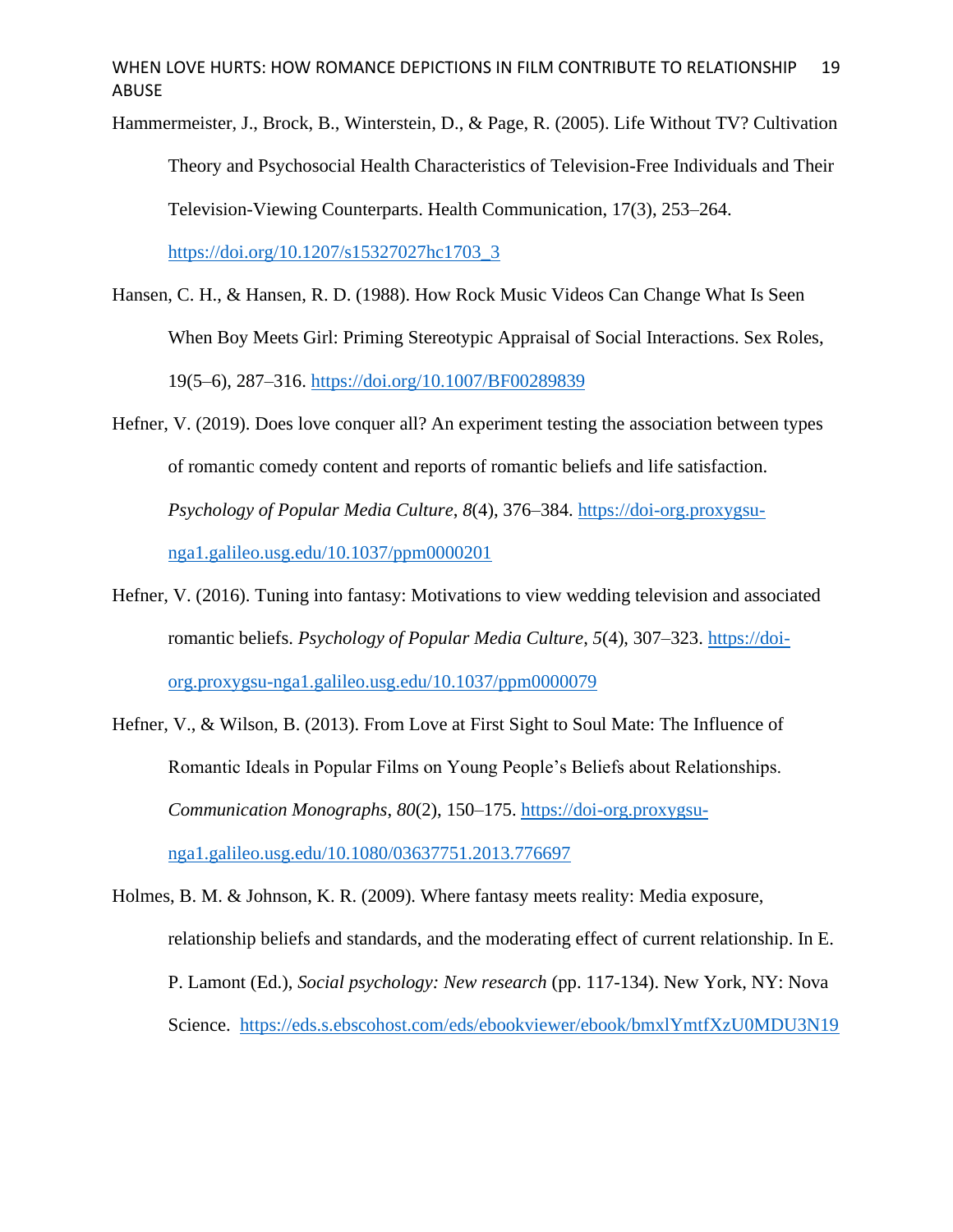[fQU41?sid=8f3bf842-d33d-4832-93ca-](https://eds.s.ebscohost.com/eds/ebookviewer/ebook/bmxlYmtfXzU0MDU3N19fQU41?sid=8f3bf842-d33d-4832-93ca-85a120ee5174@redis&vid=0&format=EB&rid=1)

[85a120ee5174@redis&vid=0&format=EB&rid=1](https://eds.s.ebscohost.com/eds/ebookviewer/ebook/bmxlYmtfXzU0MDU3N19fQU41?sid=8f3bf842-d33d-4832-93ca-85a120ee5174@redis&vid=0&format=EB&rid=1)

- Huesmann, L. R., Moise-Titus, J., Podolski, C. L., & Eron, L. D. (2003). Longitudinal relations between children's exposure to TV violence and their aggressive and violent behavior in young adulthood: 1977-1992. *Developmental Psychology, 39,* 201-222.
- Josephson, W. L., (1987). Television Violence and children's aggression: Testing the priming, social script, and disinhibition predictions. *Journal of Personality and Social Psychology, 53,* 882-890.
- Kretz, V. E. (2019). Television and Movie Viewing Predict Adults' Romantic Ideals and Relationship Satisfaction. *Communication Studies*, *70*(2), 208–234. [https://doi](https://doi-org.proxygsu-nga1.galileo.usg.edu/10.1080/10510974.2019.1595692)[org.proxygsu-nga1.galileo.usg.edu/10.1080/10510974.2019.1595692](https://doi-org.proxygsu-nga1.galileo.usg.edu/10.1080/10510974.2019.1595692)
- Lambert, N. M., Negash, S., Stillman, T. F., Olmstead, S. B., & Finchman, F. D. (2012). A love that doesn't last: Pornography consumption and weakened commitment to one's romantic partner. *Journal of Social and Clinical Psychology, 31* (4), 410-438.

<https://doi.org/10.1521/jscp.2012.31.4.410>

- Lawrence, J. S. S., & Joyner, D. J. (1991). The effects of sexually violent rock music on males' acceptance of violence against women. *Psychology of Women Quarterly, 15,* 49-63.
- Lippman, J. R., Ward, L. M., & Seabrook, R. C. (2014). Isn't it romantic? Differential associations between romantic screen media genres and romantic beliefs. *Psychology of Popular Media Culture*, *3*(3), 128–140. [https://doi-org.proxygsu](https://doi-org.proxygsu-nga1.galileo.usg.edu/10.1037/ppm0000034)[nga1.galileo.usg.edu/10.1037/ppm0000034](https://doi-org.proxygsu-nga1.galileo.usg.edu/10.1037/ppm0000034)
- Malamuth, N. M., & Check, J. V. P. (1985). The effects of aggressive pornography on beliefs in rape myths: Individual differences. *Journal of Research in Personality, 19,* 299-320.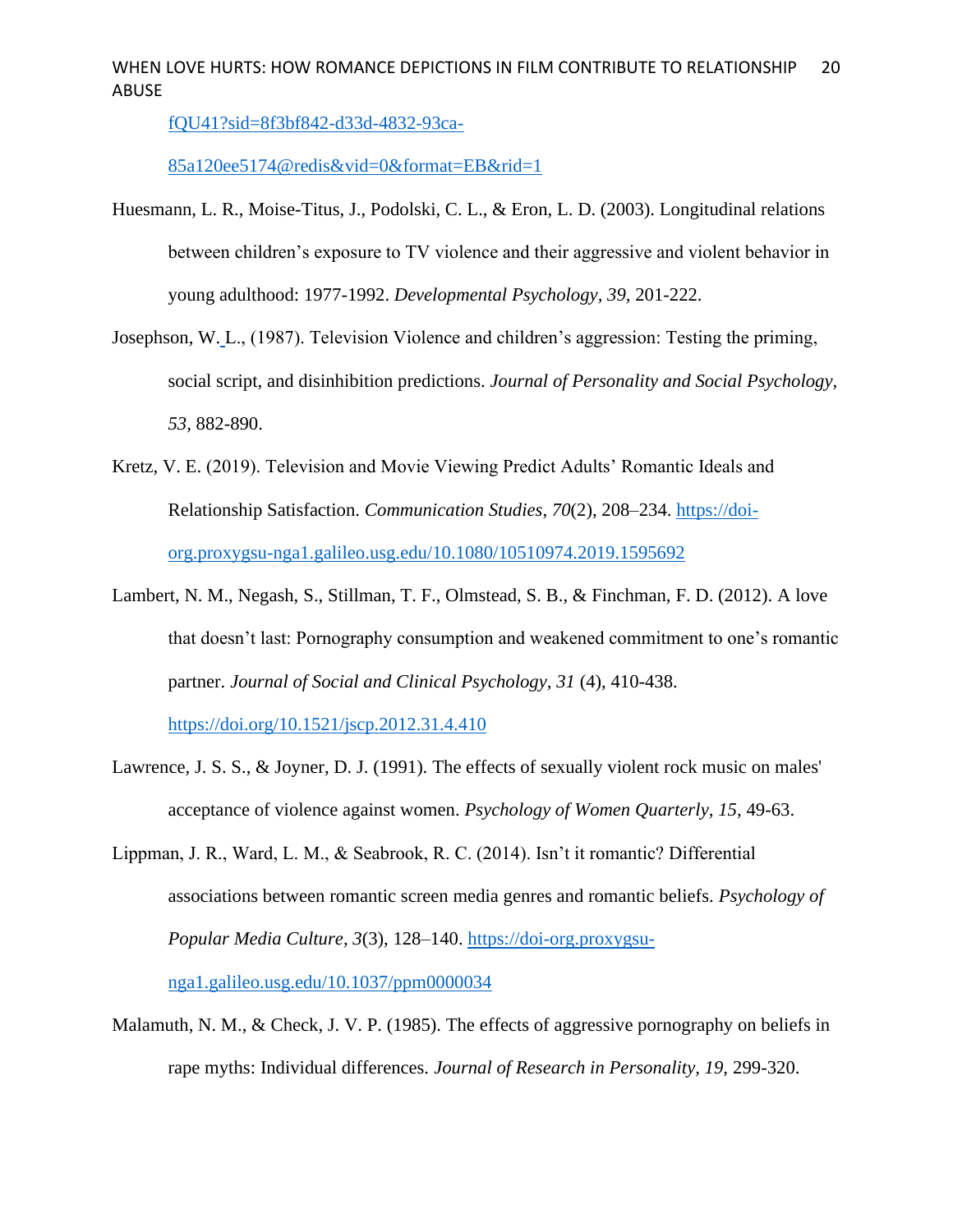- Maldonado, A. I., & Murphy, C. M. (2021). Does Trauma Help Explain the Need for Power and Control in Perpetrators of Intimate Partner Violence? Journal of Family Violence, 36(3), 347–359.<https://doi.org/10.1007/s10896-020-00174-0>
- Mares, M-L., & Braun, M. T., (2013). Effects of conflict in tween sitcoms on U.S. students' moral reasoning about social exclusion. *Journal of Children and Media, 7,* 428-445.
- Marshall, W. L. (1988). The use of sexually explicit stimuli by rapists, child molesters, and nonoffenders. *Journal of Sex Research, 25,* 267-288.
- Martins, N., & Wilson, B. J. (2012). Mean on the screen: Social aggression in programs popular with children. *Journal of Communication, 62,* 991-1009.
- Moore, M. M., & Ophir, Y. (2021). Big data, actually: Examining systematic messaging in 188 romantic comedies using unsupervised machine learning. *Psychology of Popular Media*. <https://doi-org.proxygsu-nga1.galileo.usg.edu/10.1037/ppm0000349.supp> (Supplemental)
- Olson, K. M. (2013). An Epideictic Dimension of Symbolic Violence in Disney's Beauty and the Beast: Inter-Generational Lessons in Romanticizing and Tolerating Intimate Partner Violence. *The Quarterly Journal of Speech*, *99*(4), 448–480. [https://doi-org.proxygsu](https://doi-org.proxygsu-nga1.galileo.usg.edu/10.1080/00335630.2013.835491)[nga1.galileo.usg.edu/10.1080/00335630.2013.835491](https://doi-org.proxygsu-nga1.galileo.usg.edu/10.1080/00335630.2013.835491)
- Roskos-Ewoldsen, B., Davies, J., & Roskos-Ewoldsen, D. R. (n.d.). Implications of the mental models approach for cultivation theory. *Communications: The European Journal of Communication Research*, *29*(3), 345–363.
- Russell, D. E. H. (1993). Pornography and rape: A causal model. In D. E. H. Russell (Ed.), *Making violence sexy: Feminist views on pornography* (pp. 120-150). New York: Teachers College Press.